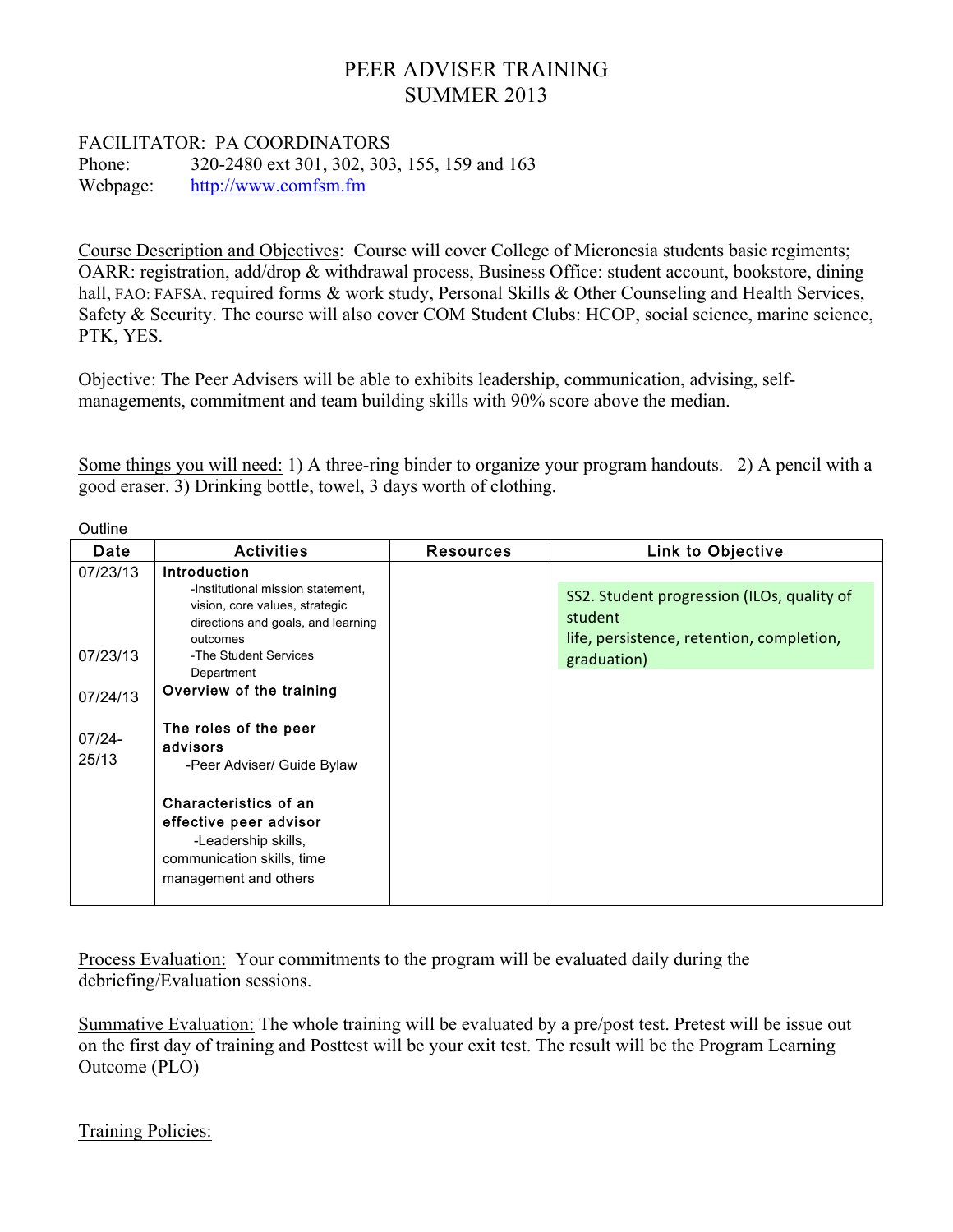1) If you miss a session without a reasonable excuse (sick, urgent matters) you will not be invited for the next session

- 2) Come to session on time.
- 3) Your cellphones will be remove from you and will be return after the sessions.
- 4) All snacks, goodies will be shared with everyone.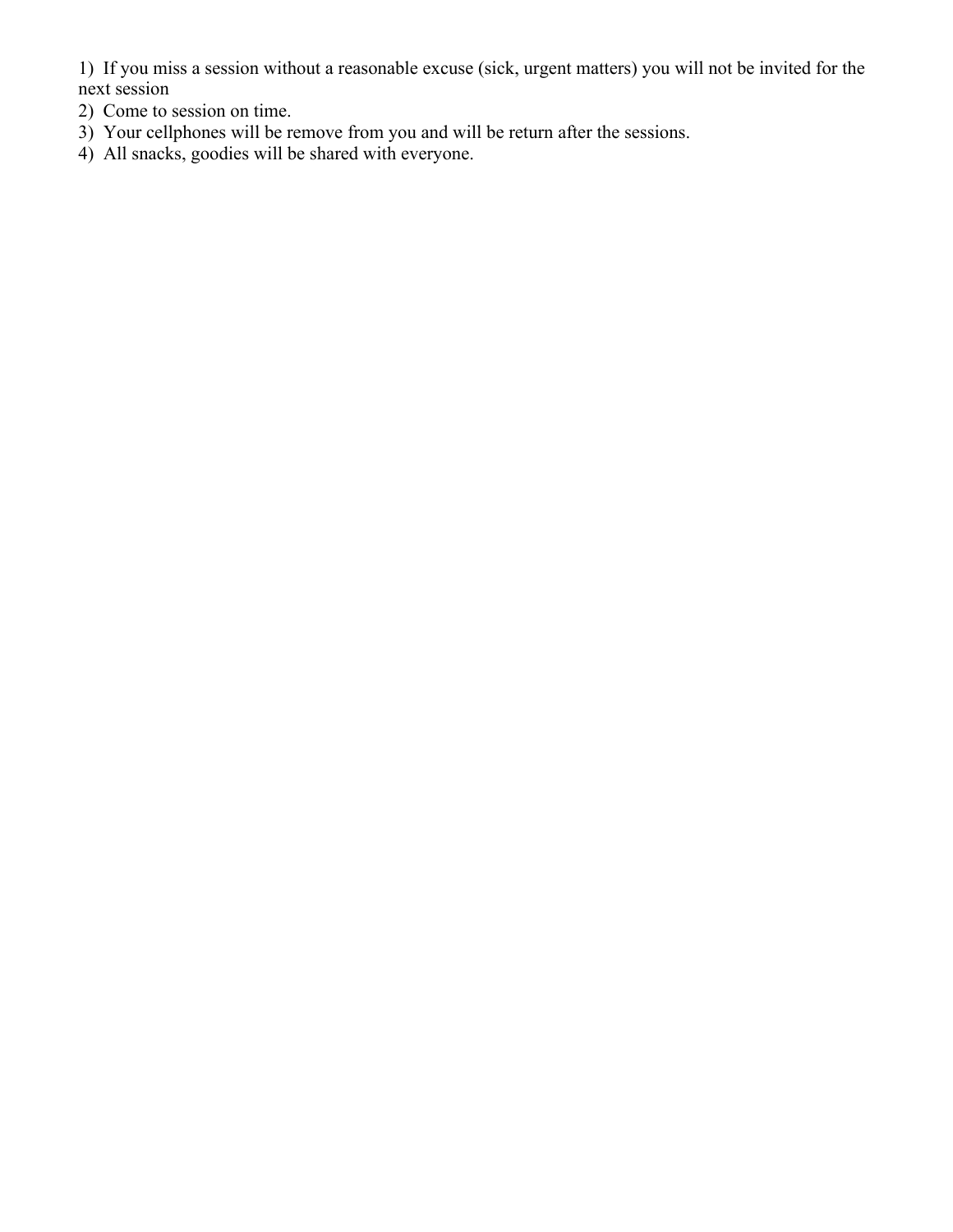## Other Policy. In violation of any COM policies leads to termination from the program

## PROPOSED PEER ADVISER TRAINING SCHEDULE MITC & SEA BREEZE CONFERENCE ROOM JULY 22 – 25, 2013

| Date              | Time                                    | Topic                           | Presenter or<br>Venue  |
|-------------------|-----------------------------------------|---------------------------------|------------------------|
|                   |                                         |                                 |                        |
| July 22, 2013     | 3:00 - 5:00 p.m.                        | Checking-in<br>Pretest          | Residence Hall         |
|                   | $5:30 - 6:30$ p.m.                      | <b>DINNER</b>                   | Dining Hall            |
|                   | $7:00 - 9:00$ p.m.                      | ICE Breaking and STOP-HIV       | Gym                    |
|                   |                                         | games                           |                        |
|                   | 10:00 p.m                               | Snoring                         | Residence Hall         |
|                   |                                         |                                 |                        |
| July 23, 2013     | $6:30 - 8:00$ a.m.                      | <b>BREAKFAST</b>                | Dining Hall            |
|                   | $8:30 - 9:00$ a.m.                      | General assembly:               | <b>MITC</b>            |
|                   |                                         |                                 |                        |
|                   |                                         | Opening Prayer and Reading of   | SBA officers           |
|                   |                                         | College Missions;               |                        |
|                   |                                         |                                 | President or VP        |
|                   |                                         | <b>Welcoming Remarks</b>        |                        |
|                   |                                         |                                 |                        |
|                   | $9:00 - 9:30$ a.m.                      | OARR: registration, add/drop &  | Oducado or his         |
|                   |                                         | withdrawal process              | designee               |
|                   | $\overline{9:}30 - 9:45$ a.m.           | Ice-breaker games               |                        |
|                   | $9:45 - 10:00$ a.m.                     | <b>Counseling Services</b>      | Penselynn Sam          |
|                   | $10:00 - 10:15$ a.m.                    | <b>SNACK</b>                    |                        |
|                   | $10:15 - 10:45$ a.m.                    | Business Office: student        | Comptroller or his     |
|                   |                                         | account, bookstore, dining hall | designee               |
|                   | $10:45 - 11:15$ a.m.                    | FAO: FAFSA, required forms &    | <b>Tetaake Yeeting</b> |
|                   |                                         | work study                      |                        |
|                   | $11:15 - 11:45$ a.m.                    | <b>Health Services</b>          | Nurse B. Ilon          |
|                   | $12:00 - 01:00$ p.m.                    | <b>LUNCH</b>                    | Dining Hall            |
|                   | $\overline{01:}00 - 02:00 \text{ p.m.}$ | LRC & MITC                      |                        |
|                   | $02:00 - 03:00$ p.m.                    | Student Clubs: HCOP, social     |                        |
|                   |                                         | science, marine science, PTK,   |                        |
|                   |                                         | <b>YES</b>                      |                        |
|                   | $03:00 - 03:15$ p.m.                    | <b>SNACK</b>                    |                        |
|                   | $03:15 - 04:45$ p.m.                    | Safety & Security               | Chief Warren           |
|                   | $04:45 - 05:00$ p.m.                    | Debriefing/Evaluation           |                        |
|                   | $05:30 - 6:30$ p.m.                     | <b>DINNER</b>                   | Dining Hall            |
|                   | $07:00 - 9:00$ p.m.                     | STOP-HIV                        | <b>GYM</b>             |
|                   | 12:00 midnight                          | Snoring                         |                        |
| July 24, 2013     | $6:30 - 8:00$ a.m.                      | <b>BREAKFAST</b>                | Dining Hall            |
|                   | 8:00 a.m.                               | <b>Depart National Campus</b>   | Sea Breeze             |
|                   |                                         |                                 | Conference Room        |
|                   | $9:00 - 10:00$ a.m.                     | Student Conduct Code, Student   | Morehna, Mike,         |
|                   |                                         | Grievance and Complaint         | Warren                 |
| Date              | Time                                    | Topic                           | Presenter or           |
|                   |                                         |                                 | Venue                  |
| July $24$ (cont.) | $10:00 - 10:15$ a.m.                    | <b>SNACK</b>                    |                        |
|                   | $10:15 - 11:15$ a.m.                    | Leadership Skills               |                        |
|                   | $11:15 - 12:00$                         | Fun Games                       |                        |
|                   | $12:00 - 1:00$ p.m.                     | <b>LUNCH</b>                    | Sea Breeze             |
|                   | $1:00 - 2:00$ p.m.                      | Group Activity (skit on given   |                        |
|                   |                                         | topic)                          |                        |